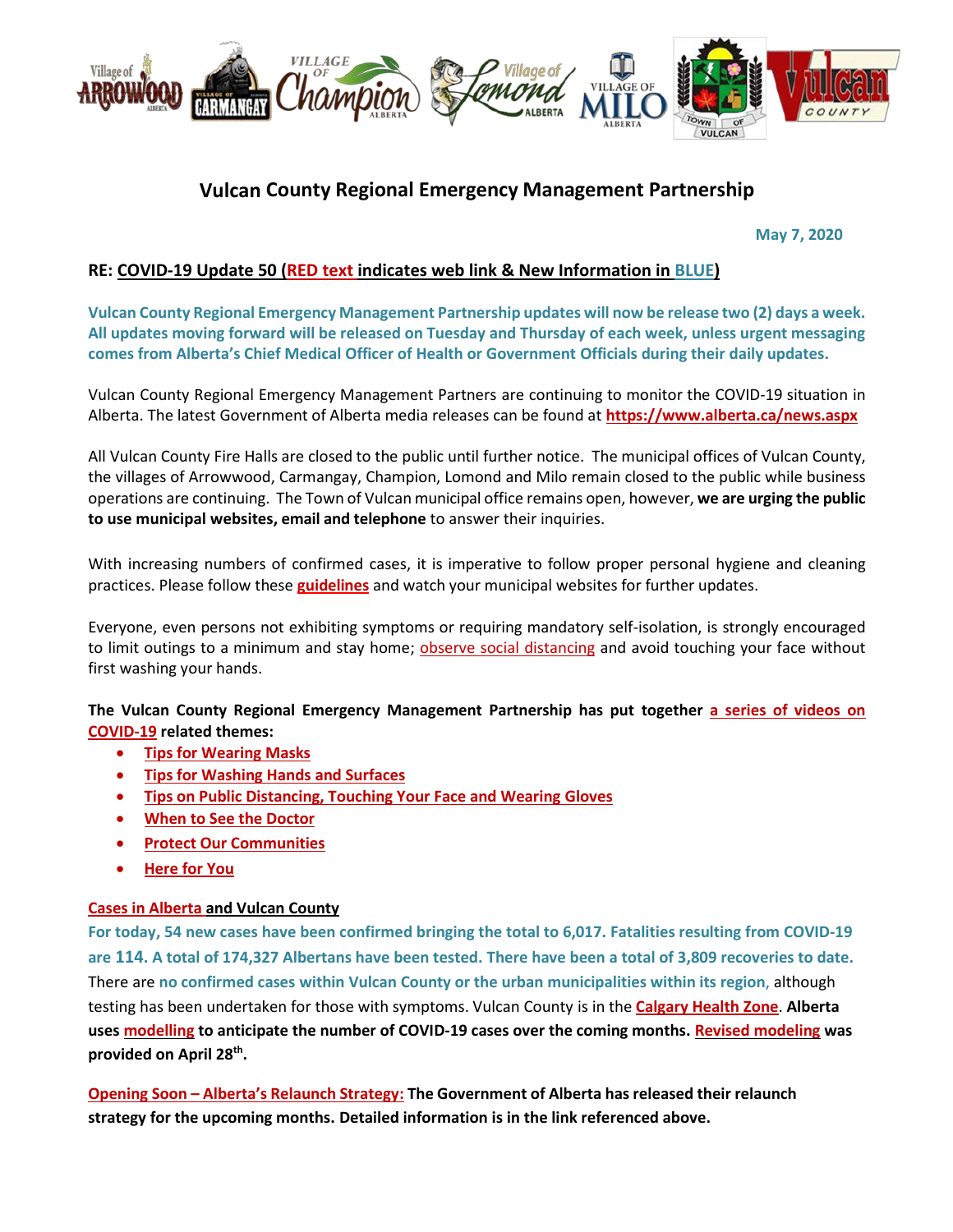

#### **Commercial Cattle Branding:**

To summarize - Workplaces that are not otherwise restricted or ordered to cease offering close-contact services or services accessible by the public can have more than 15 workers on a work site as long as they follow all public health guidelines, including physical distancing measures, such as:

- prohibiting people from coming to work sick or showing any potential COVID-19 symptoms: cough, fever, shortness of breath, runny nose or sore throat
- wash hands often with soap and water for at least 20 seconds; use hand sanitizer often in the absence or soap/water hand washing stations.
- cover coughs and sneezes with a tissue or your elbow
- avoid touching your face with unwashed hands
- maintaining physical distancing (keep at least 6 feet or length of hockey stick away from others). Adjust processes and animal handling systems to maintain physical distancing whenever possible while maintaining the safety of workers and animals' welfare.

COVID-19 is not airborne, which means it doesn't stay in the air long and won't go very far. But if you are too close to someone with COVID-19 you can get sick by breathing in air that contains droplets with the virus. Therefore, when impossible to maintain the physical distancing between interconnected roles or close proximity teams (e.g. people administering branding, medical injections and/or handling the animal) then consider:

- Assigning people who already commingle as a "family group that lives together' to those interconnected roles or close proximity teams.
- Outfitting interconnected roles or close proximity teams, particularly ones that are not "family groups living together" with appropriate Personal Protective Equipment (PPE) whenever possible or reasonable. PPE can include the following, as either disposable or washable items, gloves, coveralls, face-masks, hats or even plastic face shields.

It is recommended that individual users of PPE avoiding unnecessary shaking or tossing of items that could cause COVID 19 droplets to "shed", and that used items are placed directly into trash or a washing machine. All potential COVID exposed materials should be washed with hot water and soap that create suds/bubbles to break down any virus droplets.

#### **Low German Mennonite Community Resource Inventory**

Throughout the pandemic response in this province, Alberta Health Services has been maintaining an inventory [of resources](https://sites.google.com/view/lgmcovidresources/home) specifically tailored for the Low German Mennonite Community. To put things in perspective, one fifth of our population base in Vulcan County speaks Low German as a first language.

#### **Guidance on Outdoor Activities**

With the weather warming up, there are many outdoor activities Albertans can do safely while still following all public health orders. When outdoors in public, Albertans can take a number of precautions to protect themselves and those around them:

- Plan your activity in advance to ensure physical distancing is possible. If your activity involves a public place:
	- o consider going during non-peak hours
	- o walk along the sides of trails and other public pathways to maintain distance
- Limit activities with people from other households; make sure everyone is aware of the requirement for physical distancing.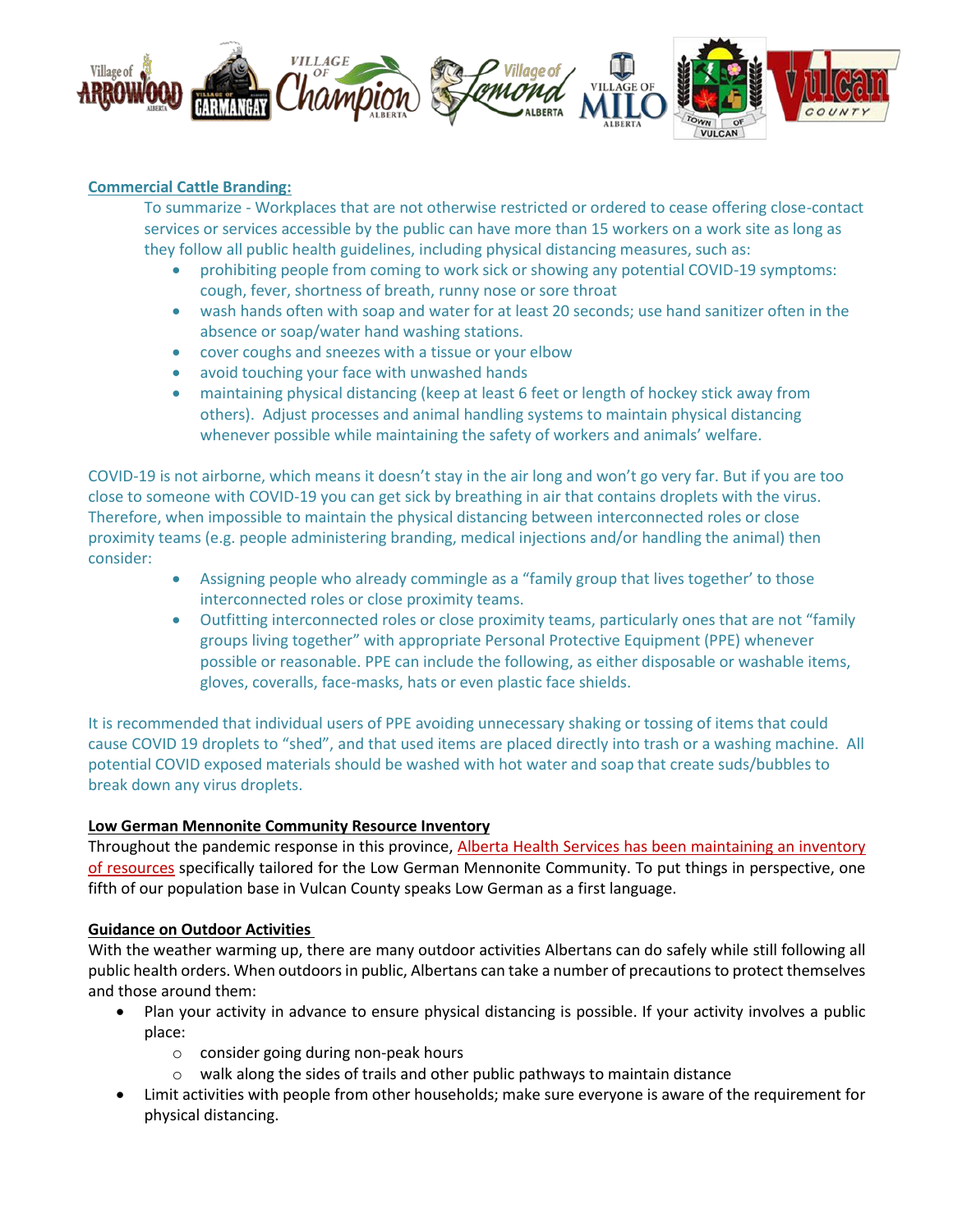

- Practice good hygiene:
	- o wash your hands frequently
	- o refrain from touching your face with unclean hands
	- o carry and use hand sanitizer
- Wear a mask in public places to help limit the risk of spread to others.

Restrictions on events, gatherings and certain types of businesses are in place to limit situations where COVID-19 could be transmitted through contact with an infected person or through contact with frequently touched surfaces and objects.

# **Long Term Care, Supportive Living, and Congregate Living**

- As the COVID-19 pandemic continues, AHS is taking additional steps to ensure those most at risk of contracting the virus are protected.
- Visitors may not enter any continuing care facility (long-term care or licensed supportive living), except for visits from a designated essential visitor:
	- o when a resident is dying
	- o where, in rare situations, the resident's quality of life or care needs cannot be met without the visitor's assistance
- Up to two visitors may attend to a resident in a continuing care centre who is at the end of their life. This is defined as up to two weeks before death, but it is understood that estimates are imprecise.
	- $\circ$  Visitors must be verified and undergo a health screening prior to entering the facility. They are also required to wear a mask during their visit and maintain physical distancing.
- Residents who are not in isolation may visit outdoors with a designated essential visitor and one other person. However, physical distancing must be practiced and all visitors must wear a mask or some other form of face covering.
- Visits are allowed for patients in maternity care and children who are patients in acute care/outpatient settings.
	- o Again, visitors must be verified and undergo a health screening prior to entering the facility. They are also required to wear a mask during their visit.
- Families and friends of those in these facilities are encouraged think of how they can support and encourage their loved ones through this difficult time without visiting.

For more information, visit **[https://www.albertahealthservices.ca/topics/Page17001.aspx.](https://www.albertahealthservices.ca/topics/Page17001.aspx)**

## **811 Health Link**

Once again, people experiencing 7symptoms are to take the **[online](https://myhealth.alberta.ca/Journey/COVID-19/Pages/COVID-Self-Assessment.aspx)** self-assessment.

As a further reminder, **811-health link is for those who are feeling ill and seeking advice**. DO NOT call 811 to report non-compliance of Public Health Orders; these can be reported to the **[Environmental Health Complaint](https://ephisahs.microsoftcrmportals.com/create-case/)  [Link](https://ephisahs.microsoftcrmportals.com/create-case/)** or by calling (403) 943-2288.

# **If you, or someone you care about, are feeling overwhelmed with emotions like sadness, depression, or anxiety, or feel like you want to harm yourself or others**

- **Mental Health Help Line at 1-877-303-2643**
- **Addiction Help Line at 1-866-332-2322**